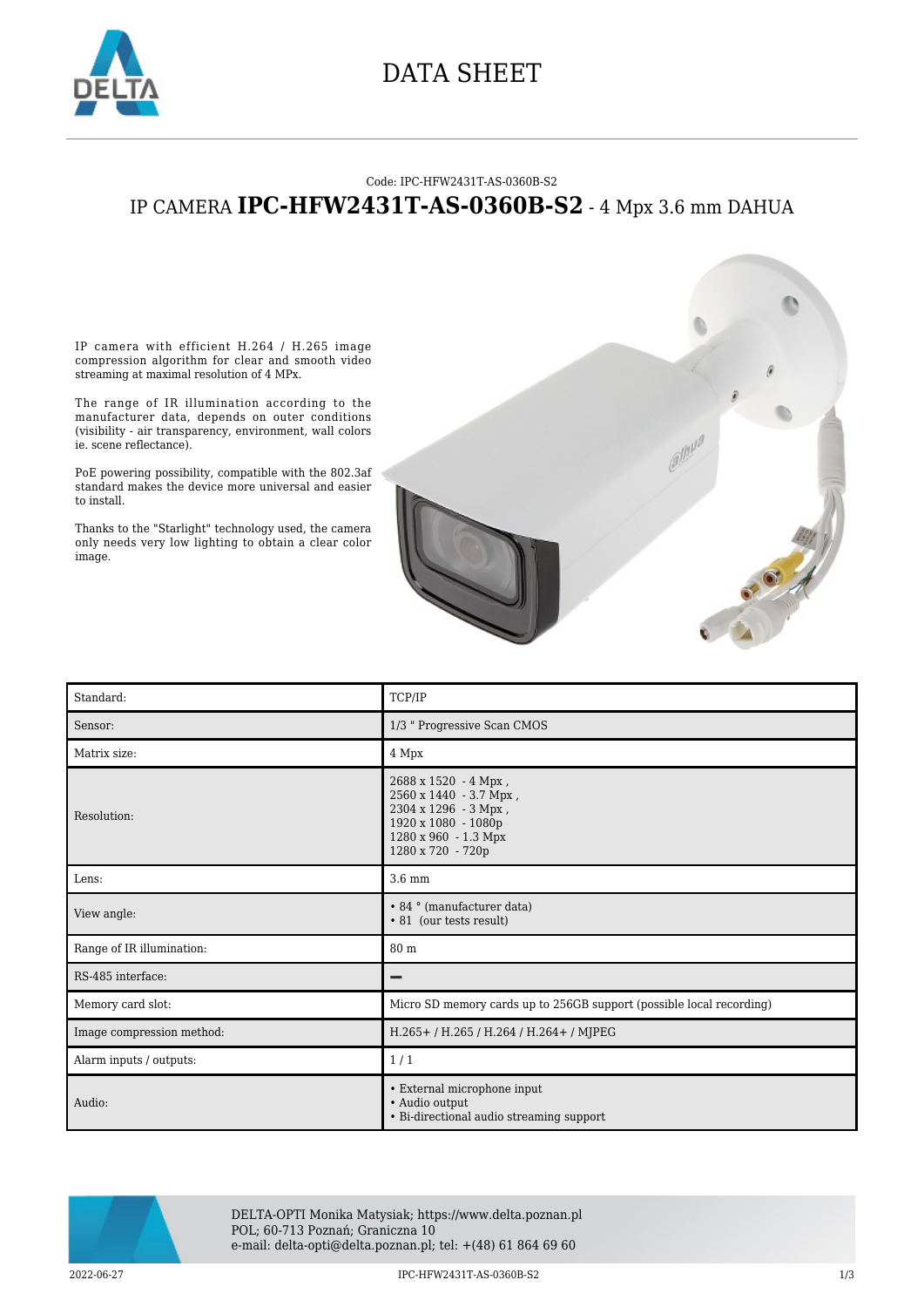

# DATA SHEET

| Main stream frame rate:        | 20 fps @ 4 Mpx<br>25 fps @ 3.7 Mpx                                                                                                                                                                                                                                                                                                                                                                                                                                                                                    |
|--------------------------------|-----------------------------------------------------------------------------------------------------------------------------------------------------------------------------------------------------------------------------------------------------------------------------------------------------------------------------------------------------------------------------------------------------------------------------------------------------------------------------------------------------------------------|
| Network interface:             | 10/100 Base-T (RJ-45)                                                                                                                                                                                                                                                                                                                                                                                                                                                                                                 |
| Network protocols:             | IPv4/IPv6, HTTP, TCP, UDP, ARP, RTP, RTSP, RTCP, RTMP, SMTP, FTP, SFTP,<br>DHCP, DNS, DDNS, OoS, UPnP, NTP, Multicast, ICMP, IGMP, NFS, PPPoE, Bonjour                                                                                                                                                                                                                                                                                                                                                                |
| <b>WEB</b> Server:             | Built-in                                                                                                                                                                                                                                                                                                                                                                                                                                                                                                              |
| Max. number of on-line users:  | 20                                                                                                                                                                                                                                                                                                                                                                                                                                                                                                                    |
| ONVIF:                         | 19.12                                                                                                                                                                                                                                                                                                                                                                                                                                                                                                                 |
| Mobile phones support:         | Port no.: 37777 or access by a cloud (P2P)<br>• Android: Free application DMSS<br>• iOS (iPhone): Free application <b>DMSS</b>                                                                                                                                                                                                                                                                                                                                                                                        |
| Default IP address:            | 192.168.1.108                                                                                                                                                                                                                                                                                                                                                                                                                                                                                                         |
| Default admin user / password: | $admin / -$<br>The administrator password should be set at the first start                                                                                                                                                                                                                                                                                                                                                                                                                                            |
| Web browser access ports:      | 80, 37777                                                                                                                                                                                                                                                                                                                                                                                                                                                                                                             |
| PC client access ports:        | 37777                                                                                                                                                                                                                                                                                                                                                                                                                                                                                                                 |
| Mobile client access ports:    | 37777                                                                                                                                                                                                                                                                                                                                                                                                                                                                                                                 |
| Port ONVIF:                    | 80                                                                                                                                                                                                                                                                                                                                                                                                                                                                                                                    |
| <b>RTSP URL:</b>               | rtsp://admin:hasło@192.168.1.108:554/cam/realmonitor?channel=1&subtype=0 -<br>Main stream<br>rtsp://admin:haslo@192.168.1.108:554/cam/realmonitor?channel=1&subtype=1 - Sub<br>stream                                                                                                                                                                                                                                                                                                                                 |
| Main features:                 | • WDR - 120 dB - Wide Dynamic Range<br>• 3D-DNR - Digital Noise Reduction<br>• ROI - improve the quality of selected parts of image<br>• BLC/HLC - Back Light / High Light Compensation<br>• Day/night mode<br>• ICR - Movable InfraRed filter<br>• WB - White Balance<br>• AGC - Automatic Gain Control<br>• Possibility to change the resolution, quality and bit rate<br>• Motion Detection<br>• Configurable Privacy Zones<br>• Mirror - Mirror image<br>• IVS analysis : intrusion, crossing the line (tripwire) |
| Power supply:                  | • PoE (802.3af),<br>• 12 V DC / 640 mA                                                                                                                                                                                                                                                                                                                                                                                                                                                                                |
| Power consumption:             | $< 7.7 W$                                                                                                                                                                                                                                                                                                                                                                                                                                                                                                             |
| Housing:                       | Compact - Metal                                                                                                                                                                                                                                                                                                                                                                                                                                                                                                       |
| Color:                         | White                                                                                                                                                                                                                                                                                                                                                                                                                                                                                                                 |
| "Index of Protection":         | IP67                                                                                                                                                                                                                                                                                                                                                                                                                                                                                                                  |
| Vandal-proof:                  | —                                                                                                                                                                                                                                                                                                                                                                                                                                                                                                                     |
| Operation temp:                | -40 °C $\ldots$ 60 °C                                                                                                                                                                                                                                                                                                                                                                                                                                                                                                 |
| Weight:                        | 0.9 <sub>kg</sub>                                                                                                                                                                                                                                                                                                                                                                                                                                                                                                     |